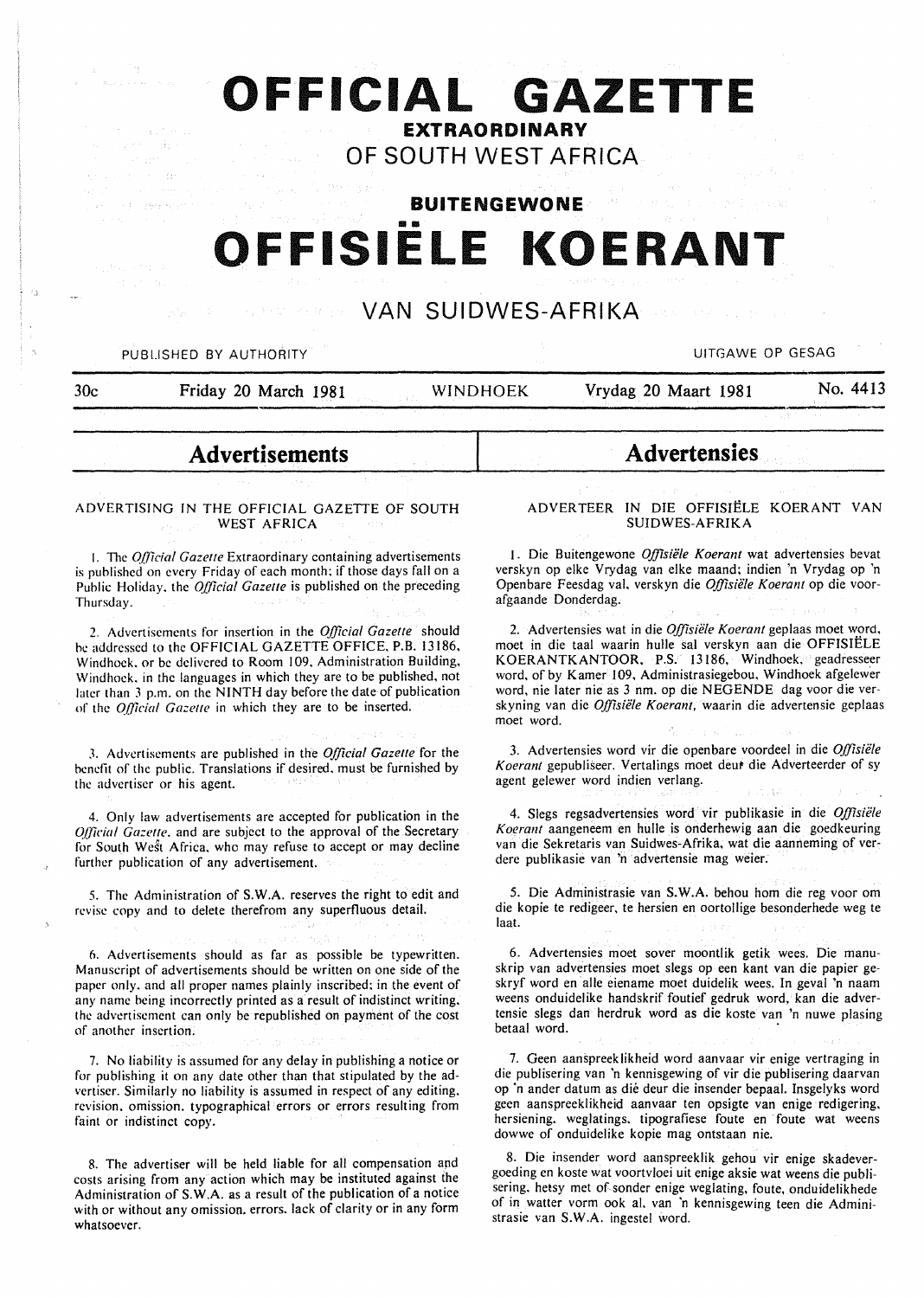9. The subscription for the *Official Gazette* is R12,50 per annum, post free in this Territory and the Republic of South Africa, obtainable from Messrs. The Suidwes-Drukkery Limited, P.O. Box 2196, Windhoek. Postage must be prepaid by overseas subscribers. Single copies of the *Official Gazette* may be obtained from The Suidwes-Drukkery, Limited, P. 0. Box 2196, Windhoek, at the price of 30 c per copy. Copies are kept in stock for only two years.

10. The charge for the insertion of notices is as follows and is payable in the form of cheques, bills, postal or money orders:

#### LIST OF FIXED TARIFF RATES

*Standardised notices*  Administration of Estates Acts notices: Forms J. 297 J. 295, J. 193 and J. 187 .................................. .. Business notices ................................................. . Butchers' notices ............................................... .. Change of name (four insertions) ........................ .. Deeds: Lost documents .................................... .. Insolvency Act and Company Acts notices: J 28, J 29, Forms I to 9 .................................................... .  $N.B.$  -Forms 2 and 6 -additional statements according to word count table, added to the basic tariff. Lost life insurance policies .................................. . Naturalisation notices (including a reprint for the advertiser) ............................................................. . Slum Clearance Court notices, per premises ........ .. Third party insurance claims for compensation ...... Unclaimed moneys  $-$  only in the extraordinary *Official Gazette, closing date 15 January (per en*try of "name, address and amount") .................... . *Non-standardised notices*  Company notices: Short notices: Meetings, resolutions, offer of compromise, conversion of company, voluntary windings-up; closing of transfer or members' registers and/or declaration of dividends .......... . Declaration of dividend with profit statements, including notes ................................................. . Long notices: Transfers, changes with respect to shares or capital, redemptions, resolutions, voluntary liquidations ........................................... .. Liquidator's and other appointees' notices.............. Liquor Licence notices (in extraordinary *Gazettes,*  viz. June/Tv!, November/Cape, January/O.F.S., April/Natal), per bilingual application ............... Orders of the Court: Provisional and final liquidations or sequestrations ............................................................. . Reductions or changes in capital mergers, offer of compromise ................................................... . Judicial managements, *curator bonis* and similar and extensive rules nisi .................................. . Extension of return date ................................ .. Supersessions and discharge of petitions  $(J\ 158)$ Sales in execution and other public sales: Sales in execution .......................................... . Public auctions, sales and tenders: Up to 75 words ............................................ .. 76 to 250 words ............................................ . *Rate per insertion*  R 2,00 5,00 5,00 25,00 6,00 4,00 2,00 2.00 4,00 2,50 0,80 11,00 25,00 37,00 7,00 7,00 14,00 37,00 37,00 4,00 4,00 18,00 6,00 15,00

9. Die jaarlikse intekengeld op die *O.ffisiele Koerant* is Rl2,50 posvry in hierdie Gebied en die Republiek van Suid-Afrika, verkrygbaar by die here Die Suidwes-Drukkery Beperk, Posbus 2196, Windhoek. Oorsese intekenaars moet posgeld vooruit betaal. Enkel eksemplare van die *O.ffisiele Koerant* is verkrygbaar van die here Die Suidwes-Drukkery Beperk, Posbus 2196, Windhoek, teen 30c per eksemplaar. Eksemplare word vir slegs twee jaar in voorraad gehou.

10. Die koste vir die plasing van kennisgewings is soos volg en is betaalbaar by wyse van tjeks, wissels, pos- of geldorders:

#### **LYS VAN VASTE TARIEWE**

| Gestandaardiseerde kennisgewings                                                                                                                          | Tarief per<br>plasing |
|-----------------------------------------------------------------------------------------------------------------------------------------------------------|-----------------------|
|                                                                                                                                                           | R                     |
|                                                                                                                                                           | 6.00<br>5,00          |
| Boedelwettekennisgewings: Vorms J. 297, J. 295, J.                                                                                                        | 2,00                  |
| Derdeparty-assuransie-eise om skadevergoeding<br>Insolvensiewet- en maatskappywettekennisgewings: J                                                       | 2,50                  |
|                                                                                                                                                           | 4.00                  |
| L.W. $-$ Vorms 2 en $6 -$ by komstige verklarings<br>volgens woordetal-tabel, toegevoeg tot die basiese<br>tarief.                                        |                       |
| Naamsverandering (vier plasings)<br>Naturalisasiekennisgewings (insluitende 'n herdruk vir                                                                | 25,00                 |
|                                                                                                                                                           | 2,00                  |
| Onopgeëiste geld - slegs in die buitengewone Offi-                                                                                                        |                       |
| siële Koerant, sluitingsdatum 15 Januarie (per in-                                                                                                        |                       |
| skrywing van "naam, adres en bedrag")                                                                                                                     | 0,80                  |
|                                                                                                                                                           | 5,00                  |
| Slumopruimingshofkennisgewings, per perseel                                                                                                               | 4,00                  |
| Verlore lewensversekeringspolisse                                                                                                                         | 2,00                  |
| Dranklisensie-kennisgewings (in buitengewone Offi-<br>siële koerante, t.w. Junie/Tvl. November/Kaap,<br>Januarie/O.V.S., April/Natal) per tweetalige aan- | 7,00                  |
| Geregtelike en ander openbare verkope:                                                                                                                    |                       |
|                                                                                                                                                           | 18,00                 |
| Openbare veilings, verkope en tenders:                                                                                                                    |                       |
|                                                                                                                                                           | 6,00                  |
|                                                                                                                                                           | 15,00                 |
|                                                                                                                                                           | 23,00                 |
| Handelsmerke in Suidwes-Afrika                                                                                                                            | 11,00                 |
| Likwidateurs en ander aangesteldes se kennisgewings                                                                                                       | 7,00                  |
|                                                                                                                                                           |                       |
|                                                                                                                                                           |                       |
| Maatskappykennisgewings:<br>Kort kennisgewings: Vergaderings, besluite, aan-                                                                              |                       |
| bod van skikking, omskepping van maatskappy,                                                                                                              |                       |
| vrywillige likwidasies, ens.; sluiting van oordrag-                                                                                                       |                       |
| of lederegisters en/of verklarings van dividende                                                                                                          | 11,00                 |
| Verklaring van dividende met profystate, notas in-                                                                                                        |                       |
|                                                                                                                                                           | 25,00                 |
| Lang kennisgewings: Oordragte, veranderings met                                                                                                           |                       |
| betrekking tot aandele of kapitaal, aflossings, be-                                                                                                       |                       |
| sluite, vrywillige likwidasies                                                                                                                            | 37.00                 |
|                                                                                                                                                           |                       |
| Orders van die Hof:                                                                                                                                       |                       |
| Voorlopige en finale likwidasies of sekwestrasies                                                                                                         | 14.00                 |
| Verlatings of veranderings in kapitaal, samesmel-                                                                                                         |                       |
| tings, aanbod van skikking<br>Geregtelike besture, kurator bonis en soortgelyke                                                                           | 37,00                 |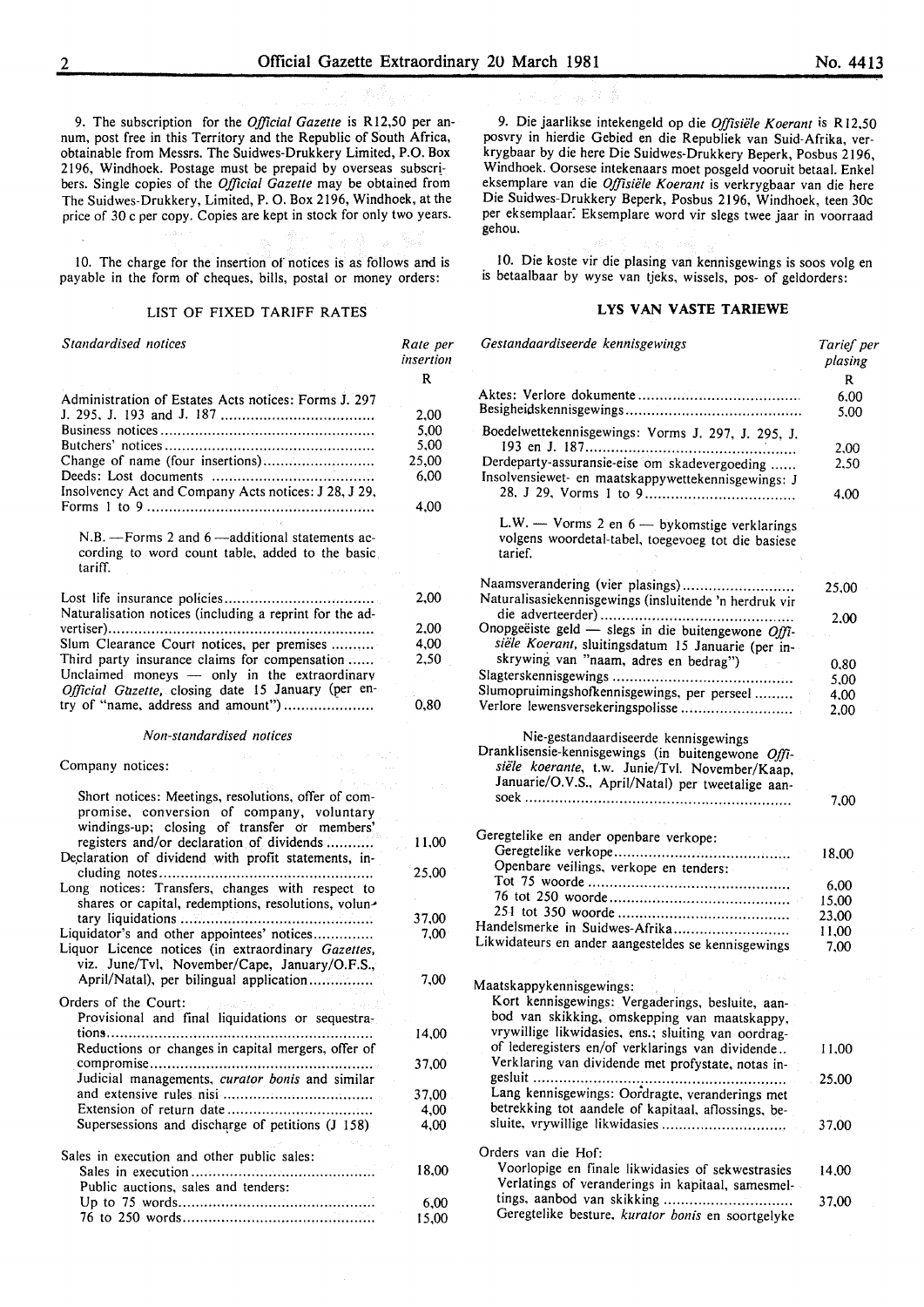#### Vorm/Form J 187

#### LIQUIDATION AND DISTRIBUTION ACCOUNTS IN DECEASED ESTATES LYING FOR INSPECTION

In terms of section 35(5) of Act 66 of 1965, notice is hereby given that copies of the liquidation and distribution accounts (first and final, *unless otherwise stated)* in the estates specified below will be open for the inspection of all persons interested therein for a period of 21 days (or shorter or longer if *specially stated)* from the date specaled or from the date of publication hereof, whichever may be the later, and at the offices of the Masters and Magistrates as stated.

Should no objection thereto be lodged with the Masters concern ed during the specified period, the executors will proceed to make payments in accordance with the accounts.

466/80- DU TOIT Ockert Johannes Frederick 290520 5033 00 2 Aquinastraat 10, Windhoek Maria Elizabeth du Toit 301123 0100 06 1 Windhoek Volksaks Beperk Pretoria

177/80- ARANGIES George Mathys Louis 341005 5007 00 7 Plaas Gemsbokberg Nr. 328 Karasburg Anna Wilhelmina Arangies (gebore Marais) 390216 0013 00 3 Karasburg Windhoek Barclays National Bank Limited Windhoek

416/80 - THERON Petrus Jacobus 080408 5016 00 9 Okahandja Okahandja Windhoek Barclays-Nasionale Bank Beperk Windhoek

#### Vorm/Form J 193

#### NOTICE TO CREDITORS IN DECEASED ESTATES

All persons having claims against the estates mentioned below are hereby called upon to lodge their claims with the executors concerned, within 30 days (or otherwise as indicated) calculated from the date of publication hereof. The information is given in the following order: Estate number, surname and christian names, date of birth, identity number, last address, date of death; surviving spouse's names, surname date of birth and identity number; name and address of executor or authorised agent, period allowed for lodgement of claims if *other than* 30 *days.* 

137/81- DE KLERK Maria Helena 29 Mei 1907 Posbus 167, Aranos 16 Desember 1980 Volkskas Beperk Pretoria

61/81 - MARAIS Christiaan Korf 4 Augustus 1927 Plaas Swartberg Nr. 16, Karibib distrik 3 Februarie 1981 Albertina Jenetta Marais (gebore Holtzhausen) Barchiys National Bank Limited Windhoek

82/81 - LOHSE Karl Egon 8 February 1908 0802085019007 Windhoek 8 February 1981 Barclays National Bank Limited Windhoek

|                                                    | 37.00 |
|----------------------------------------------------|-------|
|                                                    | -4.00 |
| Tersydestellings en afwysings van petisies (J 158) | 4.00  |

#### LIKWIDASIE- EN DISTRIBUSIEREKENING IN BESTORWE BOEDELS WAT TER INSAE LÊ

lngevolge artikel 35(5) van Wet 66 van '1965, word hierby kennis gegee dat duplikate van die likwidasie- en distribusierekenings (eerste en finale, *tensy anders vermeld)* in die boedels hieronder vermeld, in die kantore van die Meesters en Landdroste soos vermeld en gedurende 'n tydperk van 21 dae (of korter of Ianger *indien spesiaal vermeld)* vanaf gemelde datums of vanaf datum van publikasie hiervan, as dit later is, ter insae lê van alle persone wat daarby belang het.

Indien binne genoemde tydperk geen besware daarteen by die betrokke Meesters ingedien word nie, gaan die eksekuteurs oor tot die uitbetalings ingevolge gemelde rekenings.

86/80 - SEOUEIRA Diamantino Humberto Coito 560414 5114 10 8 Windhoek Windhoek K. Nieft c/o Keller & Neuhaus Trust Co. (Pty) Ltd. Windhoek

161/80- DU TOIT Christoffel Johannes 181124 5024 00 4 John Ludwigstraat 30, Klein Windhoek SWA Die Supplementêre rekening tot die Eerste en Finale Likwidasie- en Distribusierekening R. H. Meyeridricks, Santamtrust Beperk, Kaapstad

#### KENNISGEWING AAN KREDITEURE IN BESTORWE BOEDELS

Aile persone wat vorderinge het teen Jie boedels hieronder vermeld, word hierby versoek om hul vorderinge by die betrokke eksekuteurs en binne 'n tydperk van 30 dae (of andersins soos aangedui) gereken vanaf die datum van publikasie hiervan in te !ewer. Die inligting word verstrek in die volgorde: Boedelnommer, familienaam en voorname, geboortedatum, persoonsnommer, laaste adres, datum oorlede; nagelate eggenoot(note) se name, familienaam, geboortedatum en persoonsnommer; naam en adres van eksekuteurs of gemagtigde agent, tydperk toegelaat vir lewering van vorderings *indien anders as* 30 *dae.* 

86/81 - SCHENIDENBERGER Kurt Max Karl 13 02 1910 100213 5017 00 7 Plaas "Riidenau-Nord" Nr. 6 Distrik Okahandja 12 02 1981 Paula Else Schneidenberger (gebore Hennicke) 14 11 1915 151114 0009 10 6 Barclays-Nasionale Bank Bperk Windhoek<br> $45/81$ 

BRINKMAN Elfrieda Annamarie 8 Mei 1953 Khomasdal Windhoek Suidwes-Afrika 26 Desember 1980 F.M. Oehl Trust Windhoek

96/81 - KOCH Johanna Marie Margarete Gertrud 7 09 1889 Windhoek 5 03 1981 Mr. K. Nieft Executor c/o Keller & Neuhaus Trust Co. (Pty) Ltd Windhoek Windhoek S.W.A.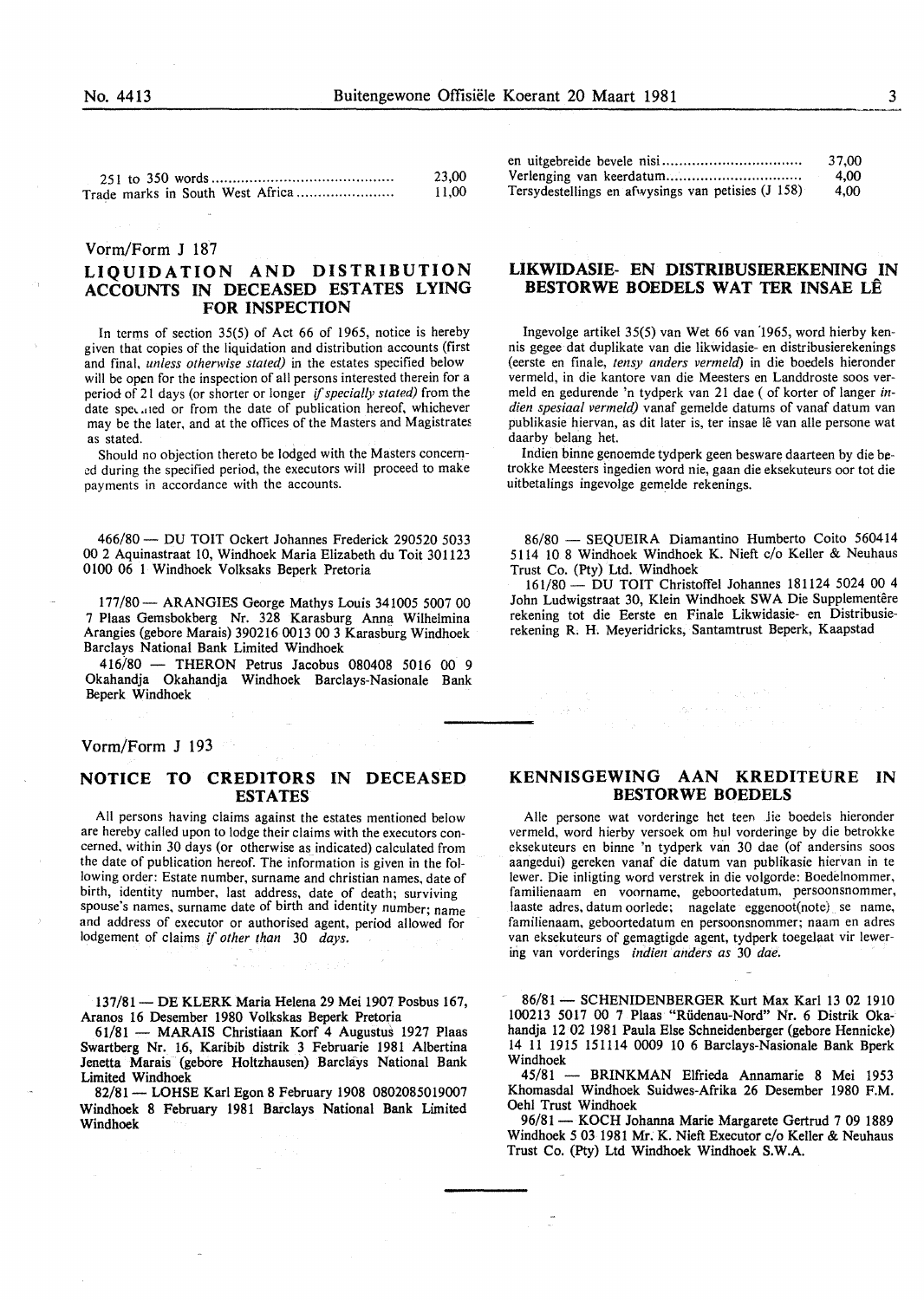Vorm/Form 519

#### LIQUIDATION AND DISTRIBUTION ACCOUNT IN DE-CEASED ESTATE LYING FOR INSPECTION

In terms of section 35 (5) of Act 66 of 1965 notice is hereby given that the liquidation and distribution account in the Estate specified in the Schedule will be open for the inspection of all persons interested therein for a period of 21 days fromt he date of publication hereof (or otherwise as indicated) at the offices of the Master of the Supreme Court and Magistrate, as stated.

Should no objection thereto be lodged with the Master during the specified period, the Executor will proceed to make payment in ac- cordance therewith.

#### LIKWIDASIE EN DISTRIBUSIEREKENING IN BESTORWE BOEDEL WAT TER INSAE LÊ

Ingevolge artikel 35 (5) van Wet 66 van 1965 word hierby kennis gegee dat die likwidasie- en distribusierekening in die Boedel in die Bylae vermeld in die kantore van die Meester van die Hooggeregshof en Landdros soos vermeld vir 'n tydperk van 21 dae vanaf die datum van publikasie hiervan (of andersins soos aangedui) ter insae sal lê vir alle persone wat daarby belang het.

Indien geen besware daarteen by die Meester binne die gemelde tydperk ingedien word nie, sal die eksekuteur tot uitbetaling daarvolgens oorgaan.

48/81 - KÖNIG Walther Herman Karl 030903 5003 10 7 Windhoek Eerste en Finale Likwidasie en Distribusie rekening König (born Helmchen) Erika Gertrud 20 03 1981 Windhoek Standard Bank SWA Ltd Windhoek.

#### Vorm/Form No. 517

#### NOTICE TO CREDITORS IN DECEASED ESTATES

All persons having claims against the estates specified in the schedule, are called upon to lodge their claims with the executors concerned within a period of 30 days (or otherwise as indicated) from the date of publication hereof.

59/81 - ALKER Martha Hedwig 03 07 1912 120703 0017 10 7 Swakopmund 4 Januarie 1981 Eksekuteurs: Standard Bank SWa Bpk Windhoek 30 dae Windhoek Suidwes-Afrika.

Form/Vorm J 295

 $\label{eq:2} \begin{split} \alpha_{\text{max}}(t_{\text{max}},t_{\text{max}}) = \gamma_{\text{max}} \\ \beta_{\text{max}}(t_{\text{max}},t_{\text{max}}) = \gamma_{\text{max}}(t_{\text{max}}) \end{split}$ 

#### CURATORS AND TUTORS: MASTERS' NOTICES

In terms of section 75 of Act 66 of 1965, notice is herby given of appointments of persons as curators or tutors by Masters, or of their having ceased in their respective capacity.

 $\label{eq:2} \begin{split} \mathcal{L}^{\text{G}}_{\text{c}}(\mathcal{A}) = \mathcal{L}^{\text{G}}(\mathcal{A}) + \mathcal{L}^{\text{G}}_{\text{c}}(\mathcal{A}) \\ \mathcal{L}^{\text{G}}_{\text{c}}(\mathcal{A}) = \mathcal{L}^{\text{G}}(\mathcal{A}) + \mathcal{L}^{\text{G}}_{\text{c}}(\mathcal{A}) + \mathcal{L}^{\text{G}}_{\text{c}}(\mathcal{A}) \end{split}$ 

อะเรื่องผิดละครับ

 $\mathcal{L}\mathcal{L}\mathcal{M}$  $id$  :

54/81 - ACKERMANN, Walter Barry, p/a Staatshospitaal, Windhoek Kurator Bonis Franz Maximilian Oehl Posbus 3138, Windhoek 23 Februarie 1981, Windhoek Meester van die Hooggeregshof Windhoek

#### KENNISGEWING AAN KREDITEURE IN BESTORWE BOEDELS

Aile persone wat vorderinge het teen die boedels in die bylae ver-30 dae (of andersins soos aangedui) vanaf die datum van publikasie hiervan by die betrokke eksekuteurs in te lewer.

87/81 - BUYS Daniel Frederik 24 01 1901 010124 5008 00 4 Mariental 31 01 1981 Standard Bank SWA Ltd Windhoek Windhoek SWA

88/81 - KÖTTING Friedrich Wilhelm (ook bekend as Wilhelm Friedrich) 07 07 1911 110707 5035 10 7 Windhoek 11 02 1981 Kotting Luise Rosa Standard Bank SWA Ltd Windhoek 30 dae Windhoek SWA

#### KURATORE EN VOOGDE: MEESTERS SE KENNISGEWINGS

eka s

 $\sim$  gas  $\sim$ of the product of the control of

Ingevolge artikel 75 van Wet 66 van 1965, word bierby kennis gegee van die aanstelling van persone as kurators of voogde deur Meesters, of van die beëindiging van aanstellings in sodanige hoedanighede.

434/80- VANWYK, Edward Hugo, gebore op 24 Julie 1959 p/a Hoek van Floryn- en Diamantstraat, Khomasdal, Windhoek Kurator Bonis- Franz Maximilian Oehl Posbus 3138, Windhoek Aanstelling 20 Februarie, 1981, Windhoek Meester van die Hooggeregshof Windhoek

原本 网络松树 网络轻轻的 网络不同的 网络苏诺斯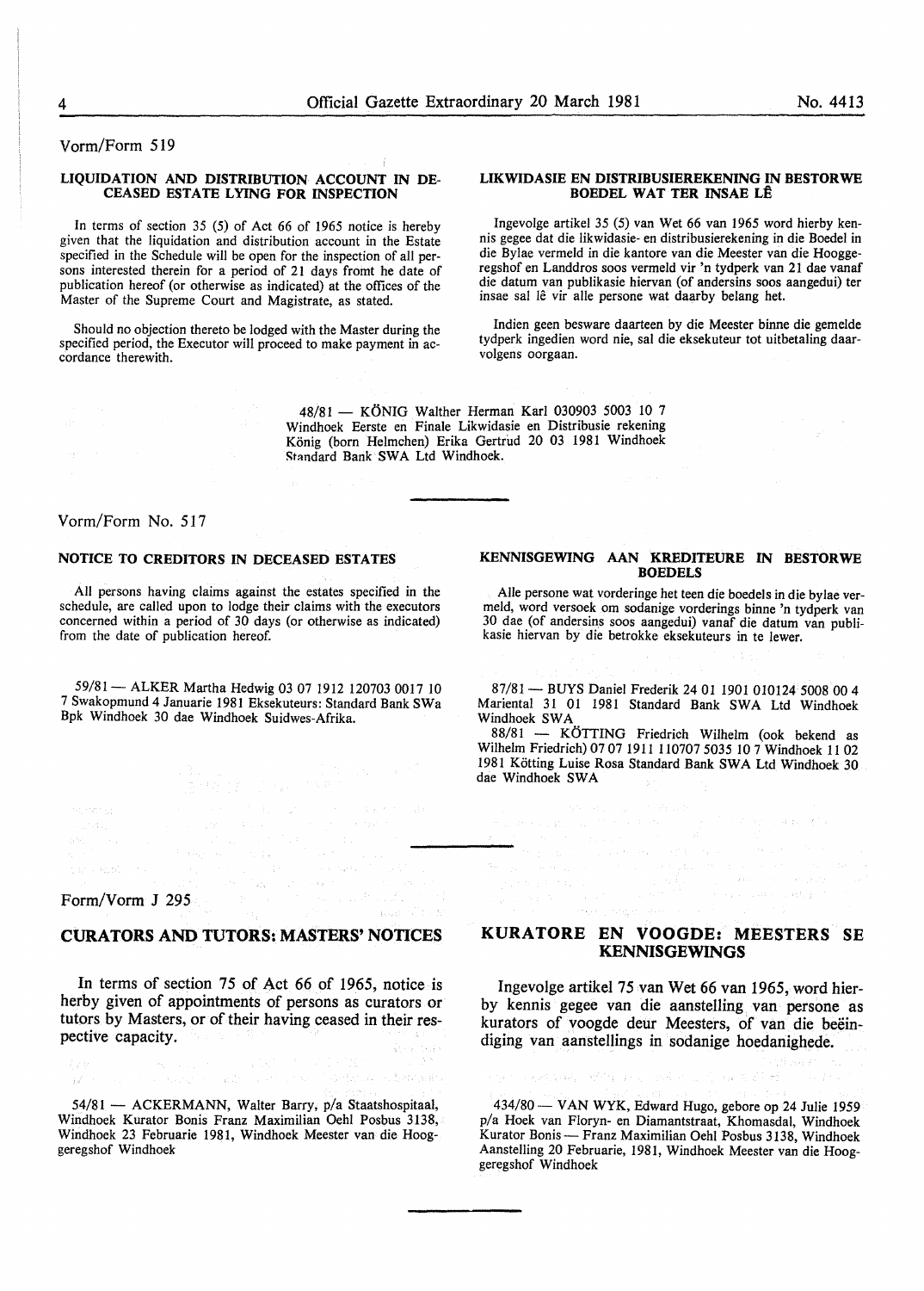#### LOST LIFE ASSURANCE POLICIES

(Section 64 of the Insurance Act, Act No. 27 of 1943, as amended)

Notice is hereby given that evidence of the loss or destruction of the policies mentioned below has been submitted to the Assurer, and any person in possession of any of these policies, or claiming to have any interest therein, should communicate immediately by registered post with the Assurer. Failing any such communication, certified copies of the policies (which will be the sole evidence of the contract) will be issued to the owners in terms of the regulations framed under the Act.

#### VERLORE LEWENSVERSEKERINGSPOLISSE (Artikel 64 van die Versekeringswet, Wet no. 27 van 1943, soos gewysig)

Kennis geskied hiermee dat bewys van die verlies of vernietiging van die polisse hieronder vermeld, aan die Versekeraar gelewer is, en enige persoon wat in besit van enige van hierdie polisse is, of aanspraak daarop maak dat hy belang daarby het, moet onmiddellik per aangetekende pos met die Versekeraar in verbinding tree. By gebreke aan sodanige mededeling sal gewaarmerkte afskrifte van die polisse ( wat die enigste bewys van die kontrak sal wees) aan die eienaars uitgereik word ingevolge die regulasies gepromulgeer kragtens die Wet.

The Prudential Assurance Co of South Africa Limited P.O. Box 365 Windhoek 10126276 1.11.1976 R6346 Ashley Desmond Alberts Ashley Desmond Alberts

Form/Vorm 6

Ingevolge artikel 124 van die Insolvensiewet; 1936, word hierby kennis gegee dat die insolvente persone hieronder genoem om hul rehabilitasie aansoek sal doen op die datums, tye en ~plekke en om die redes wat daarin teenoor bulle onderskeie name aangedui is, met aanduiding van nommer van boedel; voile naam en beskrywing van insolvent (met inbegrip van sy geboortedatum en persoonsnommer) en plek van besigheid of woonplek; datum waarop boedel gesekwestreer is, en adres, betrekking of status van insolvent ten tye van daardie datum; afdeling van Hooggeregshof waarby en datum en tyd wanneer aansoek gedoen sal word; rede van aansoek.

41/76- R6HR Johan Karl Nikolaus 300723 01 0013 2 23 Julie 1930 p/a Nasionale Vergadering, Windhoek 1 Oktober 1976 I Mei 1981 10 vm Suidwes-Afrika Afdeling (Windhoek) Art 124 (2)(a) van Wet 24 van 1936

### **AANSOEK OM REHABILITASIE APPLICATION FOR REHABILITATION**

Pursuant to section 124 of the Insolvency Act, 1936, notice is hereby given that the insolvents mentioned below will apply for their rehabilitation on the dates, at the times and places and upon the grounds as therein set forth opposite their respective names indicating number of estate; full name and description of insolvent (including his date of birth and identity number) and place of business or residence, date when estate sequestrated, and address, occupation or status of insolvent at the time of that date; division of Supreme Court to which and date and time on which application will be made; ground of application.

E34/75 - OELOFSE, Roelf Petrus, 24 01 42. 4201245001003, Averystraat 43, Hoheizen, Bellville. 19 09 1975, Posbus 1132, Windhoek, 'n werknemer van Windhoek Tracing Agency. Suidwes-Afrika Afdeling, 08 05 81, IOhOO. In terme van Artikel 124(2)(a) van die Insolvensiewet 24 van 1936. Weder Kruger & Hartmann Windhoek

#### KENNISGEWING VAN VOORGENOME VANS-VERANDER.

Ek, (l) Jacoba Catharina Rix wat woonagtig is te Campbellstraat No. *5* Windhoek en werksaam is as (2) Klerk Windhoek Munisipaliteit is voornemens om by die Staatspresident aansoek te doen om magtiging kragtens artikel 9 van die Wet op Vreemdelinge, 1937, vir my minderjarige dogter Esmarie om die van Rix aan te neem om die volgende redes (4) omdat ek ten tye van my dogter se geboorte ongetroud was en nog steeds ongetroud is. Tussen my en die vader van my dogter bestaan daar dus die afgelope drie jaar geen verbintenis. Ek het ook geen kontak meer met hom nie. Sy het voorheen die naam gedra van (5) Maritz. Enigeen wat daarteen beswaar het dat sy bovermelde van Rix aanneem, moet sy beswaar met vermelding van redes daarvoor, so gou moontlik skriftelik by die Landdros van Windhoek indien. (Geteken) J. Rix Datum 81-02-26